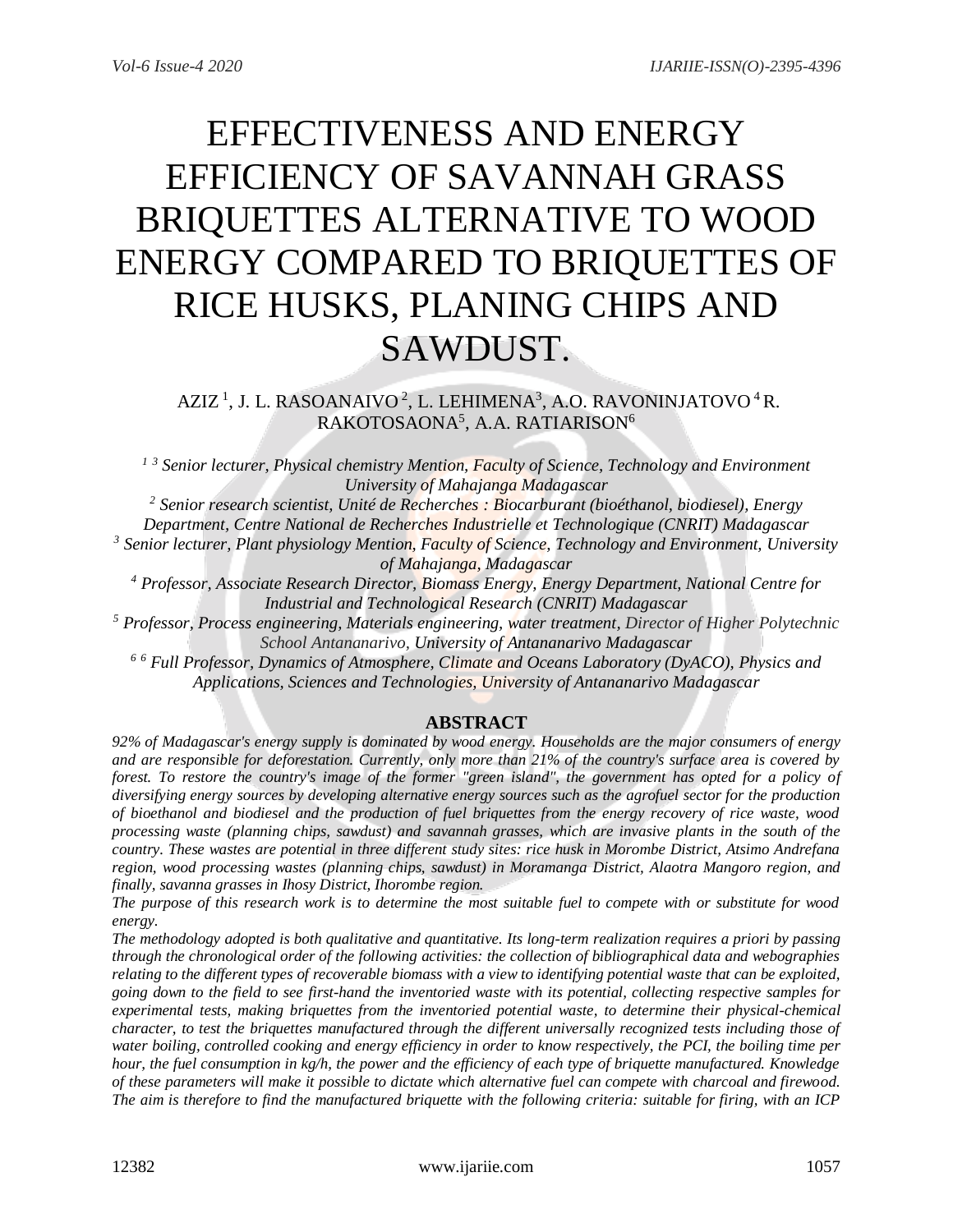*comparable with coal or wood, with a better output and power than coal and, finally, with a lower fuel consumption and boiling time compared to wood energy.* 

*Previous research results have made it possible to determine the physical-chemical characteristics of fuel briquettes produced from rice husks, planning shavings, sawdust and recently savannah grasses. The variation in the binder (cassava starch) content and the granulometry of the fine particles making up the manufactured briquettes are the*  most studied parameters for the research work. The most convincing results from the different works carried out *such as water boiling tests (fuel consumption, boiling time), energy efficiency (power, yield) and physical-chemical characteristics (PCI) for each type of fuel briquette manufactured make it possible to dictate the most efficient fuel able to compete with wood energy. In this context, the 10% savannah grass briquette in binder is the most energyefficient fuel compared to briquettes made from rice husks, planning shavings and sawdust, as the savannah grass briquette not only has better fuel consumption, boiling time and yield than wood energy and the other briquettes studied. Moreover, the potentiality of the savannah grass resource is very significant with a dry matter content of about 10 to 15 t MS/ha/year. It is therefore the most appropriate fuel to substitute wood energy and to mitigate or even reduce deforestation in the country.* 

**Key words***: waste, recovery, fuel briquette, energy efficiency,*

# **1. INTRODUCTION**

Energy is an important part of any development. Underdeveloped or non-oil-producing countries cannot emerge from this phase of underdevelopment until they have their own energy, because energy is the engine of development. The application of the policy of diversification of available energy sources is one of the best solutions to get out of this situation. In Madagascar, 92% of the energy supply is dominated by wood energy and 7% by imported petroleum products (Instat, 2013), (wwf, 2012). Domestic energy consumption is among the main reasons for this. In urban areas, the average annual charcoal consumption per capita is 125 kg/pers/year, i.e. 0.350 kg/pers/day, while in rural areas, this consumption is 110 kg/pers/year, i.e. 0.300 kg/pers/day. For wood, the consumption per capita per year is estimated at: 270 kg/pers/year in urban areas and 513 kg/pers/year in rural areas. For the year 2015, the demand for wood energy (18.3 million m3 per year) far exceeds the potential for sustainable production (9.169 million m3 per year). This situation is worsening over the years due to the increase in household energy needs and also to the high demand for wood by the population for various uses (construction, etc.). The deforestation rate is hovering around 1%, i.e. a loss of about 40,000 ha of forest per year, and the available forest resources now cover less than 21% of the island's surface area (World Bank, online).

Faced with this situation and aware of the importance of wood energy for the energy needs of the population, the Malagasy government has opted for this policy of diversification of energy sources through the adoption of alternative energy sources such as : the planting of sugar cane or jatropha carcass for the respective production of biofuel or biodiesel as well as the production of fuel briquettes from rice waste (rice husk, rice straw), wood processing waste (planning shavings, sawdust) and savannah grasses, invasive species occupying 2/3 of the surface area of the Ihorombe region.

For briquettes, studies have already been carried out and results have been obtained. Various questions arise, among others:

- firstly, is the rice waste (rice husk, rice straw) generated by rice cultivation not sufficient to meet domestic needs in the country?;

- Secondly, for wood processing wastes (planning chips, sawdust), are producing briquettes based on planning chips or sawdust more advantageous in terms of domestic energy instead of using the wood directly as domestic fuel?

- Thirdly, will cutting wood to obtain planning chips and sawdust not have an impact on deforestation?

- Fourth, what are the different advantages brought by the production and use of savannah grass briquettes instead of wood energy in households? and what strategies can be adopted to develop the planting of this invasive grass across the 22 regions of the country?

This research work tries to shed light on these different questions asked

# **2. METHODOLOGIES**

#### **2.1 Study areas**

This research work covers three study areas: the District of Morombe, Atsimo Andrefana region, the District of Moramanga, Alaotra Mangoro region and the District of Ihosy, Ihorombe region.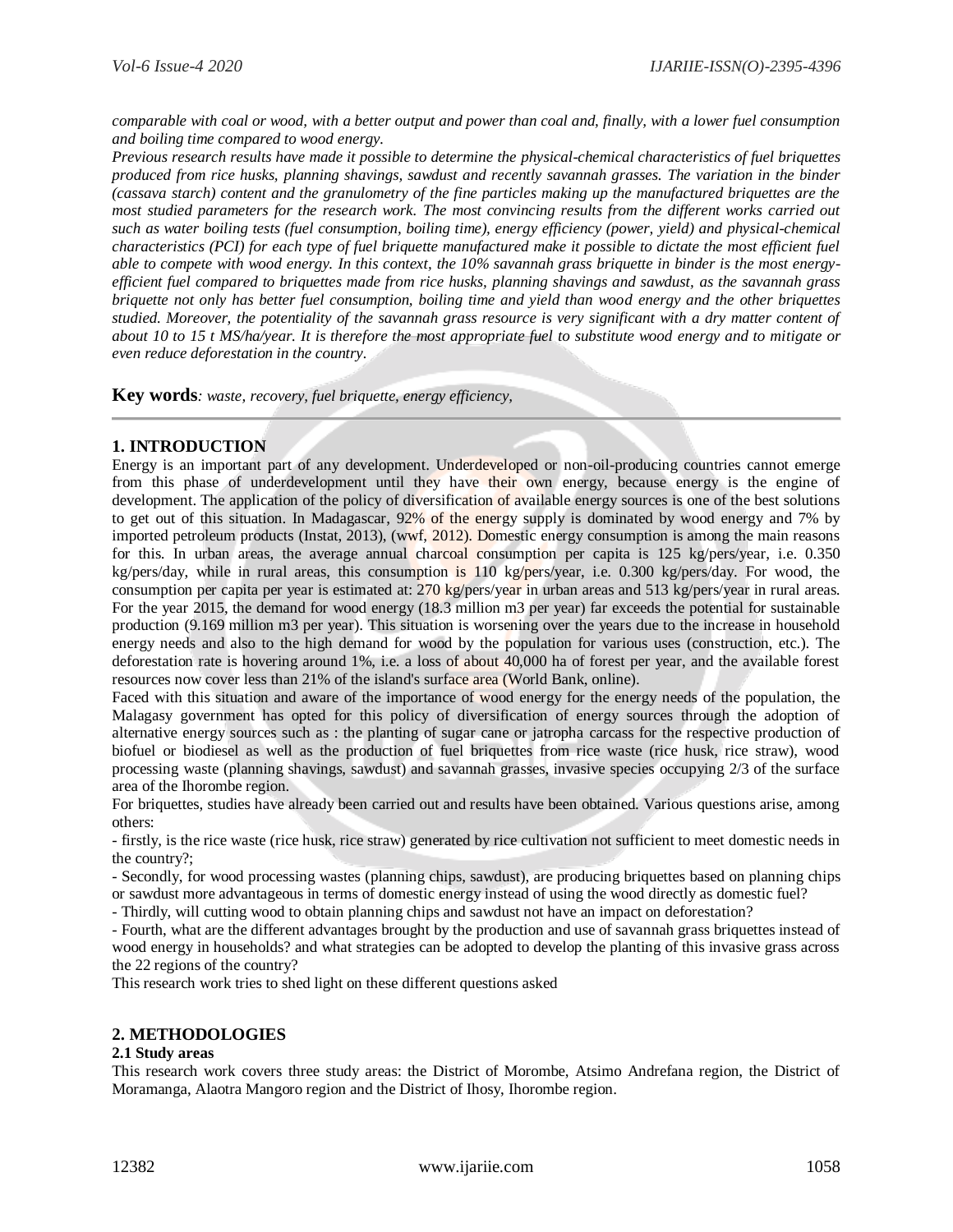The waste to be recovered is found in the districts of the three above-mentioned regions where rice husk is found in the District of Morombe, Atsimo Andrefana region, wood processing waste (planing shavings, sawdust) in the District of Moramanga, Alaotra Mangoro region and finally, savannah grasses in the District of Ihosy, Ihorombe region.

## **2.1.1. Morombe district, Atsimo Andrefana region**

Located in the South-West of Madagascar, the Atsimo Andrefana Region is in the Province of Toliara. Stretching on a coast of 800 km, it is composed of 9 districts and 105 communes. Its regional capital is Toliara I which is located about 945 km from the capital of Madagascar. The other districts that make it up are the following: Toliara II, West Ampanihy, Ankazoambo, Benenitra, Beroroha, South Betioky, Morombe and Sakaraha.

It is limited by the following geographical coordinates:

- latitude: between 21°66' and 24°72' South;

- longitude: between 43°47' and 45°47' East.

It covers an area of 66,502 km2 , which represents 11.4 per cent of Madagascar's total surface area. Table 1: Area of Morombe District

| <b>District</b>  | Area in km2 |
|------------------|-------------|
| Ampanihy (Ouest) | 13 25 3     |
| Ankazoabo        | 8 8 3 4     |
| Benenitra        | 4 7 4 1     |
| Beroroha         | 6723        |
| Betioky (Sud)    | 10 079      |
| Morombe          | 7 1 0 9     |
| Sakaraha         | 8 1 6 0     |
| Toliara I        | 282         |
| Toliara II       | 7 3 2 1     |
| Total region     | 66 502      |

The district of Morombe is the rice granary of the Atsimo Andrefana region with its 15,675-ha rice growing area and a production yield of 3t/ha.



Figure 1: Location map of the district of Morombe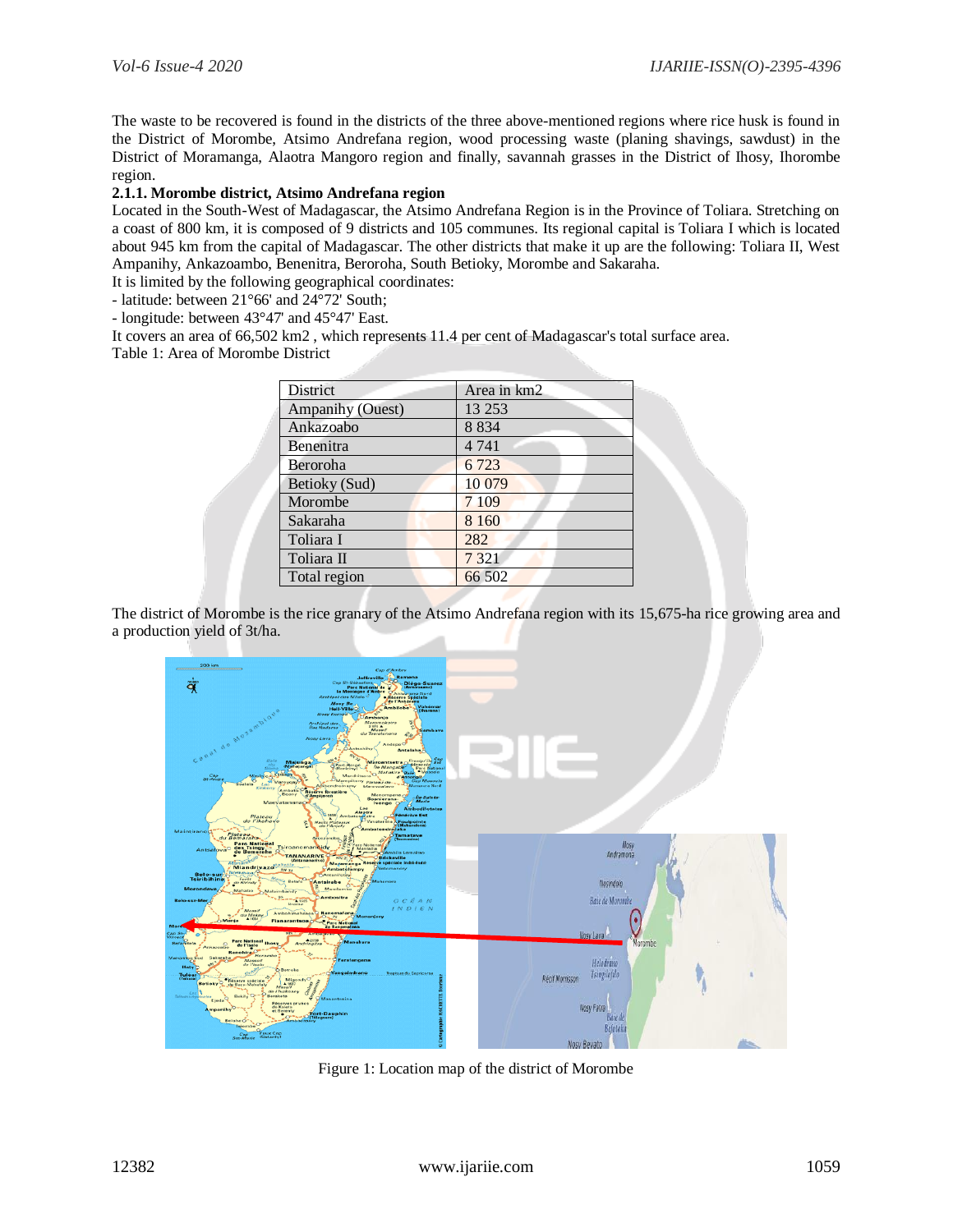#### **2.1.2. Moramanga District, Alaotra Mangoro Region**

The Moramanga district was chosen as the study area because of the importance of forest resources in the area on the one hand and the existence of the state-owned company FANALAMANGA and several free zone companies working in the timber and timber by-products sector on the other.

This section provides information on the geographical characteristics, climate, demographic situation and forestry in the Alaotra Mangoro region.

#### **2.1.2.1. Geographical Location**

The town of Moramanga is an essential stop on the National Road N°2. It is located in the Middle East region of Madagascar, in the south-central part of the Alaotra Mangoro region.

The Alaotra Mangoro Region is limited:

- To the North-East by the districts of Mandritsara, Port Berge and Befandria North: Sofia Region;
- To the North-West by the District of Tsaratanana: Betsiboka Region;
- To the West by the Districts of Anjozorobe and Manjakandriana: Analamanga Region;
- To the South-West by the Districts of Andramasina and Ambatolampy: Analamanga and Vakinankaratra Regions;
- To the South by the District of Marolambo: Antsinanana Region;
- To the South-East by the Districts of Tanambao Manampotsy and Vatomandry: Antsinanana Region;
- To the East by the Districts of Brickaville and Toamasina II: Antsinanana Region;
- To the North by the Districts of Fenerive EST and Soanierana Ivongo: Analanjirofo Region.

The region as a whole represents 41% of the area of the Autonomous Province of Toamasina of which it is part and the 5.21% of the whole island. It is subdivided into two:

- the Alaotra including Ambatondrazaka, Amparafaravola and Andilamena.

- the Mangoro including Moramanga and Anosibe An'Ala
- Table 2 presents the road map of the Alaotra Mangoro region.

| District            | Distance<br>from | Distance<br>from  | area (km2) |
|---------------------|------------------|-------------------|------------|
|                     | Toamasina (km)   | Antananarivo (km) |            |
| Anosibe an'Ala      | 441              | 186               | 2 6 6 0    |
| Moramanga           | 254              | 115               | 8 9 5 4 5  |
| Ambatondrazaka      | 411              | 272               | 6 4 9 2    |
| Amparafaravola      | 437              | 298               | 4 9 4 7, 5 |
| Andilamena          | 553              | 414               | 7 5 2 6    |
| <b>TOTAL REGION</b> | 2096             | 1 285             | 30 580     |

## Table 2: Road map of the Alaotra Mangoro region

Source: Madagascar, road map at 1/2 000 000; Atlas of Madagascar

## **2.1.2.2. Location of the Moramanga district**

Table 3 below shows the geographical location of the town of Moramanga.

| Table 3: Geographical location of the town of Moramanga. |                        |  |  |
|----------------------------------------------------------|------------------------|--|--|
| Country                                                  | Madagascar             |  |  |
| Region                                                   | Alaotra Mangoro        |  |  |
| Province                                                 | Toamasina              |  |  |
| District                                                 | Moramanga              |  |  |
| Contact details (GPS)                                    | 18°57' sud, 48°14' Est |  |  |
| Altitude                                                 | 980 m                  |  |  |

This table 3 informs the geographical parameters allowing to locate geographically the district of Moramanga.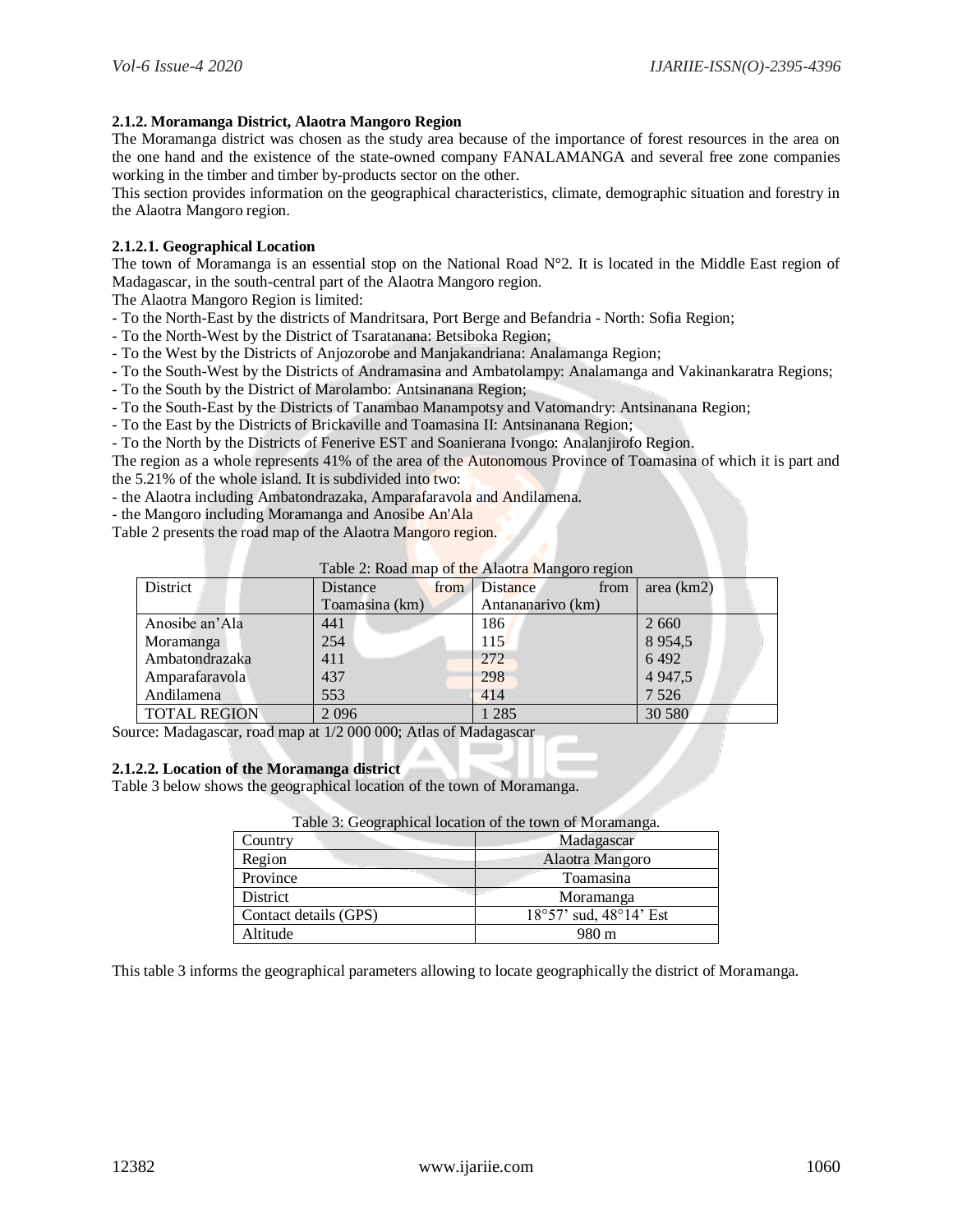

#### **2.1.3. Ihosy district, Ihorombe region Location**

The Ihorombe Region is located in the south-central part of Madagascar and is part of the province of Fianarantsoa. It is delimited in the North by the Haute Matsiatra Region, in the South by the Anosy Region, in the East by the Atsimo Atsinanana Region, and in the West by the Atsimo Andrefana Region. It extends geographically between longitudes 44°98' and 46°62' and latitudes 21°61' and 23°10', over a length ranging from 100 km to 120 km, a width of about 200 km and an area of 26 930 km2.

The Ihorombe Region is made up of three districts: Iakora, Ihosy and Ivohibe, with respective areas of 4,258 km2, 18,372 km2 and 4,300 km2. Its capital is the city of Ihosy, which is located 602 km south of the capital Antananarivo, via the RN 7.

The following figure illustrates the location of the Ihorombe region



Figure 3: Location of the Ihorombe Region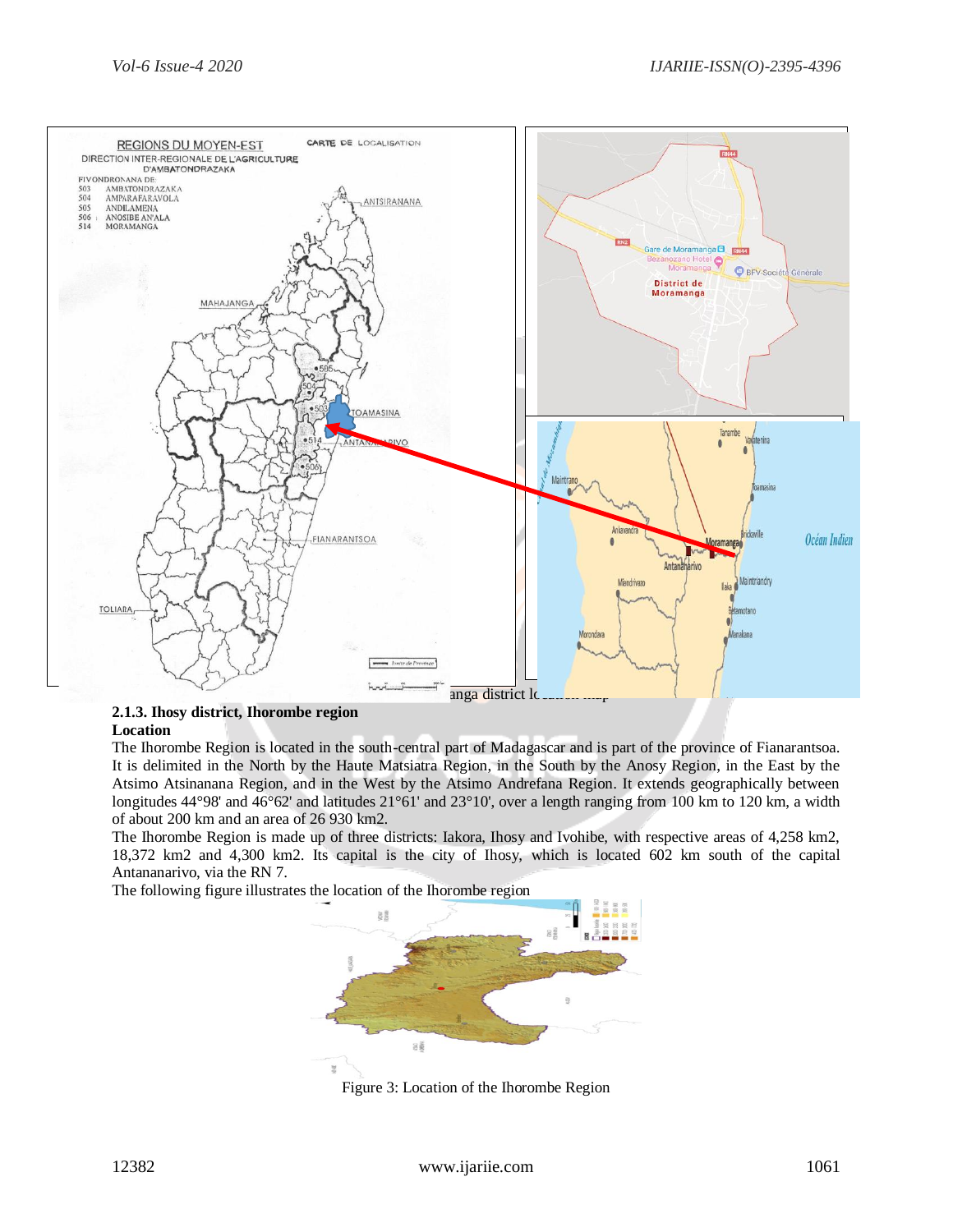## **2.2. Laboratory work**

## **2.2.1. The choice of binder**

By definition, a binder is a substance used to agglomerate several components of a material. The mass of the binder shall not exceed 10% of the total mass of the agglomerated material.

This research work has made it possible to study seven varieties of binder that can be used to make fuel briquettes, namely: paper and cardboard, cassava flour, cassava starch, clay, heavy oil, waste oil and maize starch. Eight parameters were studied to determine the most suitable binder for use in fuel briquettes. After the test carried out at the CNRIT energy laboratory, three of the seven types of binders were found to be best suited for use: cassava flour, cassava starch and clay. The results of these tests and analyses are summarized in the table below.

| <b>Parameters</b>                | Cassava flour     | Cassava starch    | Clay             |
|----------------------------------|-------------------|-------------------|------------------|
| Method of production             | Medium            | Medium            | Easy             |
| Availability                     | National          | Regional          | National         |
| Ease of use in hot and cold      | Medium            | Easy              | Medium           |
| conditions                       |                   |                   |                  |
| Cost of finished product (Ar/kg) | 60                | 258               | 40               |
| Food competition                 | Yes               | Yes               | N <sub>0</sub>   |
| Efficiency scale                 | 80                | 100               | 70               |
| Strong point                     | Relative price    | Adhesive strength | Widely available |
|                                  | affordable        | high              |                  |
| Weakness                         | Adhesive strength | <b>High cost</b>  | Resistance to    |
|                                  | mediocre          |                   | low compression  |
| Resistance to stress (MPa)       | 3,8               | 6,0               | 2,9              |

Table 4: Result of comparative study on binders

Source: CNRIT lab test, April 2017

The results of the tests summarized in the table above show that cassava starch is in a good position compared to other binders. The starch is then transformed into a starchy substance before being used.

#### **2.2.2. Proportions in binder and fine material**

The proportions of binder and fine material for the production of savannah grass briquettes are as follows:

- Binder: 5%, 7%, 8% and 10%;
- In fine matter: 25%, 36%, 50%, 73% and 80%.

#### **2.2.3. The mixture**

Once the proportion is complete, we mix all the compositions. The whole is then manually placed in the matrix, the piston compresses the materials until it feels a counter movement. The demolding is then carried out thanks to a demolding device.

#### **2.2.4. Physical and chemical characteristics of combustible briquettes**

-

The efficiency of a briquette depends on its physical-chemical characteristics such as: moisture, ash content, volatile matter content, fixed carbon content and net calorific value (NCV). The objective is to be able to compare the results with those of charcoal.

#### **2.2.4.1. Moisture content**

The moisture content of a combustible briquette represents its water content in relation to its wet mass. It should be noted that drying briquettes cannot remove all the water contained in a briquette. The moisture thus obtained is the amount of water remaining after drying the briquettes. It is a decisive parameter for the combustion of briquettes: if it is high, combustion is almost impossible.

Measuring principle: The sample is heated in a CARBOLITE R38 oven at 105°C and weighed after 24 hours. Determination is carried out according to the European standard EN 14774. The moisture content is obtained by the following formula:

$$
TH = \frac{M_{\text{humide}} - M_{\text{seche}}}{M_{\text{humide}}} \times 100
$$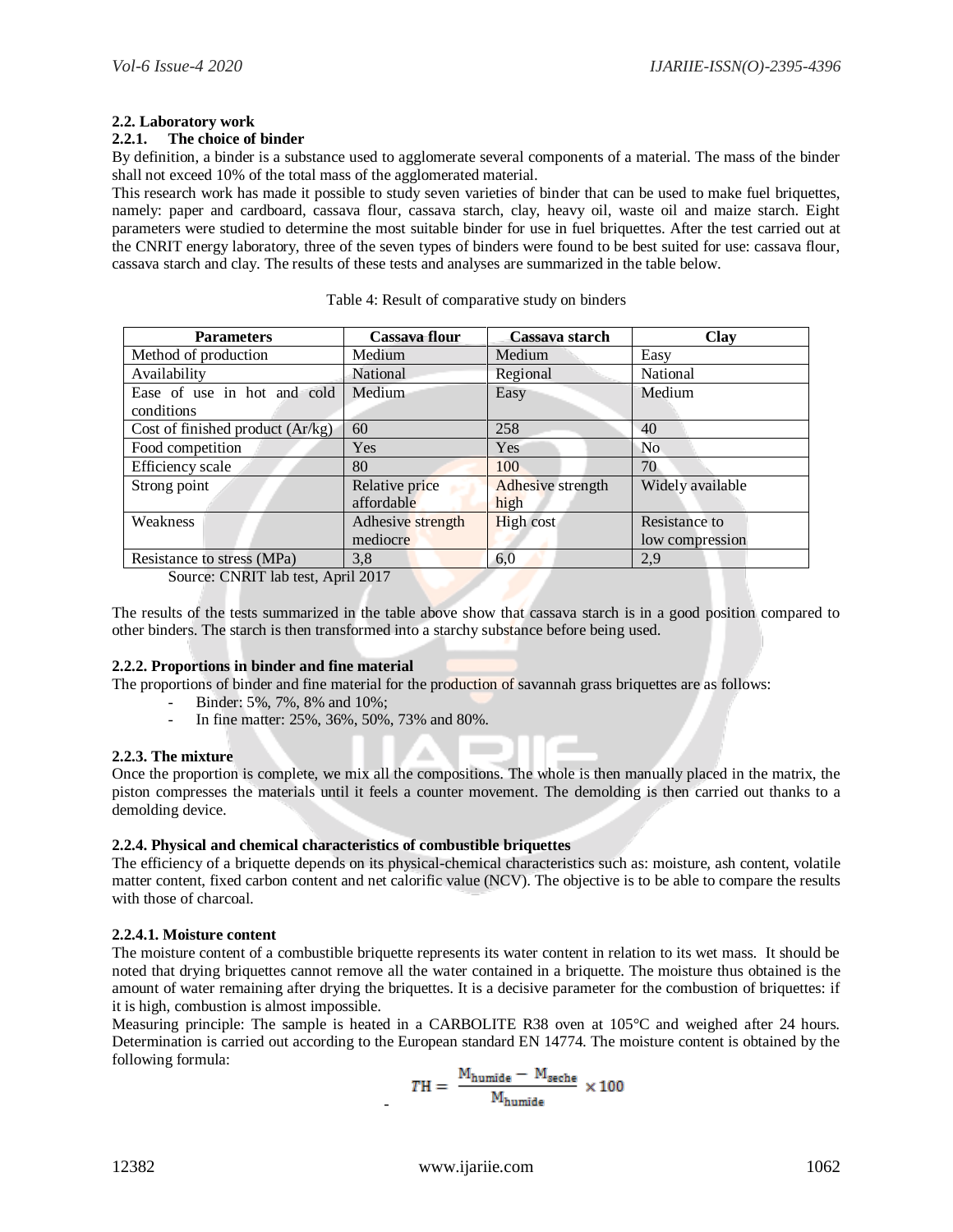With TH: moisture content expressed in  $(\%)$ M\_wet: mass of the sample M dry: mass obtained after heating to 105°C.

#### - **2.2.4.2. Volatile Matter Content (VOCs)**

The volatile matter of a fuel is that part of the Organic Matter (OM) that escapes as a gas during combustion. The level of MOV supports the flammability of the fuel.

Principle of measurement: The same sample used to find the moisture content is heated in a Naberthern B180 muffle furnace at a temperature of up to 550°C. Its determination follows the French standard NF, 1985. The volatile matter content is determined by the loss of mass during heating. The following formula is used to calculate the volatile matter content:

-

$$
MOV = \frac{M_{105} - M_{505}}{M_{seche}} \times 100
$$

With:

MOV: Volatile matter content, M\_105: Mass obtained after heating to 105°C, M\_505: Mass obtained after heating to 550°C. M\_dry: Mass of the sample

#### **2.2.4.3. Ash content (TC)**

The ash content represents the amount of mineral matter contained in a fuel. It is important for the appreciability of the fuel because when it is very high, this ash becomes an obstacle to the progress of combustion.

Measuring principle: The ash content is obtained by heating the sample to 850°C in a Naberthern B180 muffle furnace. Its determination follows the European standard EN 14775. The ash content is determined by the mass of the residue after incineration. The result is obtained with the following formula:

-

-

$$
TC = \frac{M_{850}}{M_{\text{seche}}} \times 100
$$

With:

TC: Ash content

M\_850: Mass obtained after heating to 850°C

M (dry): Mass of the sample

The ash content represents the amount of mineral matter contained in a fuel. It is important for the appreciability of the fuel because when it is very high, this ash becomes an obstacle to the progress of combustion.

Measuring principle: The ash content is obtained by heating the sample to 850°C in a Naberthern B180 muffle furnace. Its determination follows the European standard EN 14775. The ash content is determined by the mass of the residue after incineration. The result is obtained with the following formula:

$$
TC = \frac{M_{850}}{M_{seche}} \times 100
$$

With: TC: Ash content M\_850: Mass obtained after heating to 850°C M\_(dry): Mass of the sample

#### **2.2.4.4. Fixed carbon (FC) rate**

Generally, if the carbonization is well conducted, the tank contains about 80% fixed carbon. An indispensable element in the composition of briquettes and other fuels, fixed carbon has great energy potential. It is the amount of carbon remaining after the removal of volatile matter, ash and moisture. It is different from total carbon which is the sum of the fixed carbon and the carbon contained in the volatilized part.

The level of fixed carbon can be determined either:

- by following the ASTM standard and it is calculated with the following formula: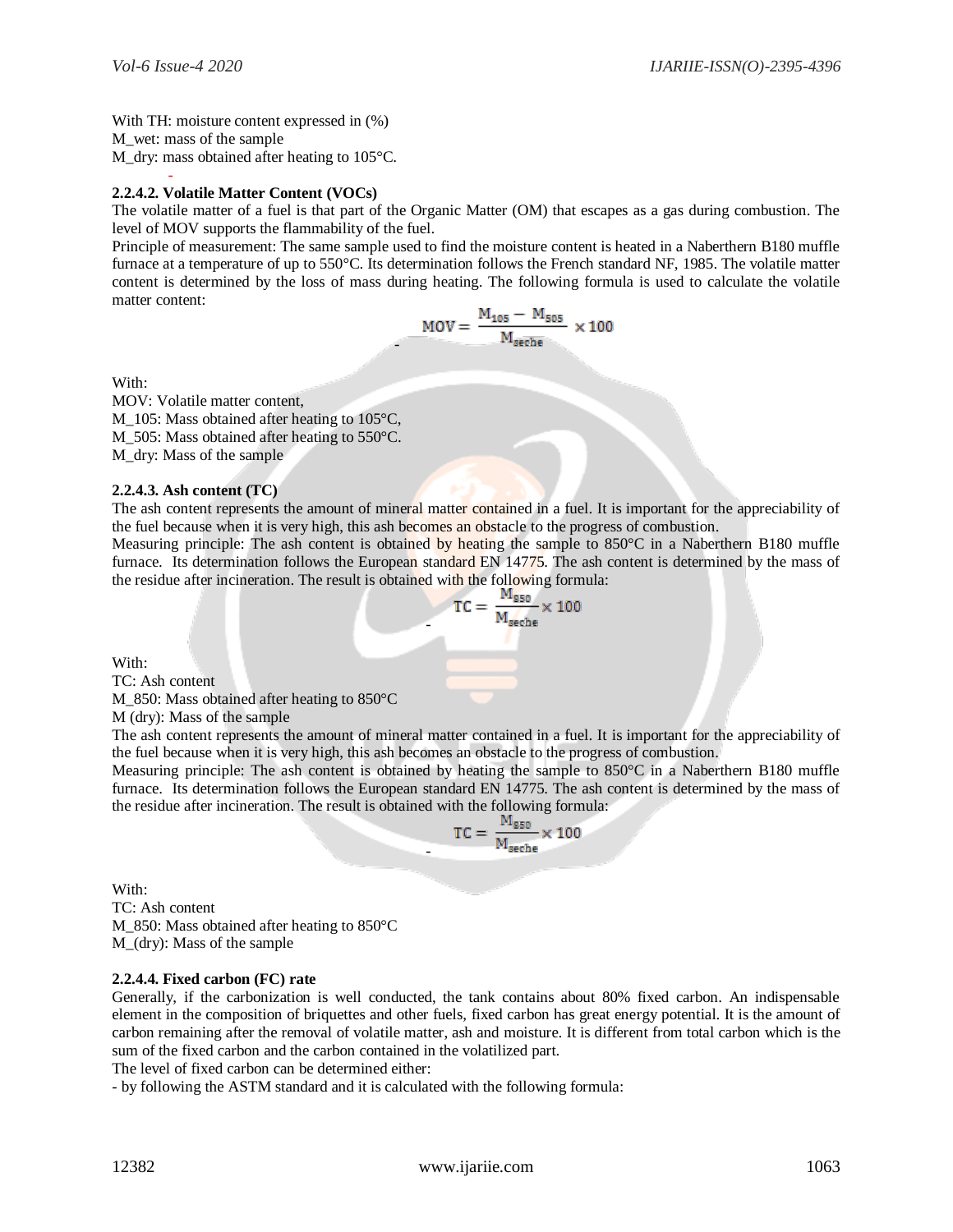$$
CF = \frac{M_{550} - M_{850}}{M_{550}}
$$

- by applying the following formula: TCF= 100-(TH+Ce+MOV) With: TH: Moisture; CF: Fixed Carbon; MOV: Volatile Matter Content.

## **2.2.4.5. Calorific Value**

The calorific value of a fuel represents the amount of energy contained in a unit of mass of that fuel. It is expressed in terms of energy per unit mass (for solids: MJ/Kg) and per unit volume (for gases: MJ/m3).

-

The term "Lower Calorific Value (LCV)" is used when combustion takes place at a constant pressure, i.e. in the open air. This means that the latent heat (which is difficult to recover) of the water vapor is not recovered at this time. It is this ICP value that is recoverable as energy by the user.

Measuring principle: The ICP can be determined in two different ways:

- using a calorimetric bomb (PHYWE B1245) in the presence of oxygen and a temperature monitoring every 30 sec must be carried out until stabilization. Its determination follows the French standard NF ISO 1928, 2004;

- from the following CASSAN formula: PCI= (100-TC) \* 80 in kcal/kg where: TC: Ash content

#### **2.2.5. Tests of the effectiveness and energy efficiency of briquettes made from rice husks, planning shavings, sawdust and savannah grass compared to charcoal and firewood and for a binder content of: 4%, 5%, 7%, 8% and 10% depending on the raw material to be agglomerated.**

In order to determine the efficiency and energy efficiency of these briquettes with different binder content, each briquette must pass the following tests: drop test, rotating drum, shear test, flammability test, controlled cooking test and water boiling test in order to determine respectively their energy efficiency (power, yield), boiling time, respective average fuel consumption (briquette, coal and firewood) through the use of an improved fireplace with a well-defined yield.

#### **2.2.5.1. Approach adopted for the evaluation of the effectiveness and energy efficiency of briquettes made from rice husks, planer shavings, sawdust and savannah grass and with a binder content of 5%, 7%, 8% and 10% compared to an improved fireplace with a well-defined yield.**

The effectiveness and energy efficiency of each savannah grass briquette in relation to charcoal and firewood depend on the result of Water Boiling Tests (WBT) to determine the consumption of each rice husk, planning chips, sawdust and savannah grass briquette, charcoal and firewood by the most commonly used firebox: the Fatana Mitsitsy (Improved Fireplace) by using the same kettle under the same operating conditions (same amount of briquette and the same kettle for each test).

Furthermore, it is from this Water Boiling Test (WBT) that the parameters for each fuel can be evaluated:

- Flammability test or ignition time;
- Fire behavior;
- The duration of water boiling;
- The possibility of using the unburnt fuel (fuel remaining at the time of a TEE) for a new firing.

The methodology adopted for the realization of the Water Boiling Tests (WBT) by using the most commonly used fireplace (Fatana Mitsitsy) consists in carrying out the Water Boiling Tests. These TEEs allow to evaluate the consumption of briquettes made of rice husks, planning shavings, sawdust and savannah grass compared to other commonly used fuels (charcoal, firewood).

#### **(a) Briquette Water Boiling Test with rice husk, planning shavings, sawdust and savannah grass**

The realization of these water boiling tests consists in grouping the activities to be undertaken in the form of Test Groups  $[GT(x)i,j]$  where :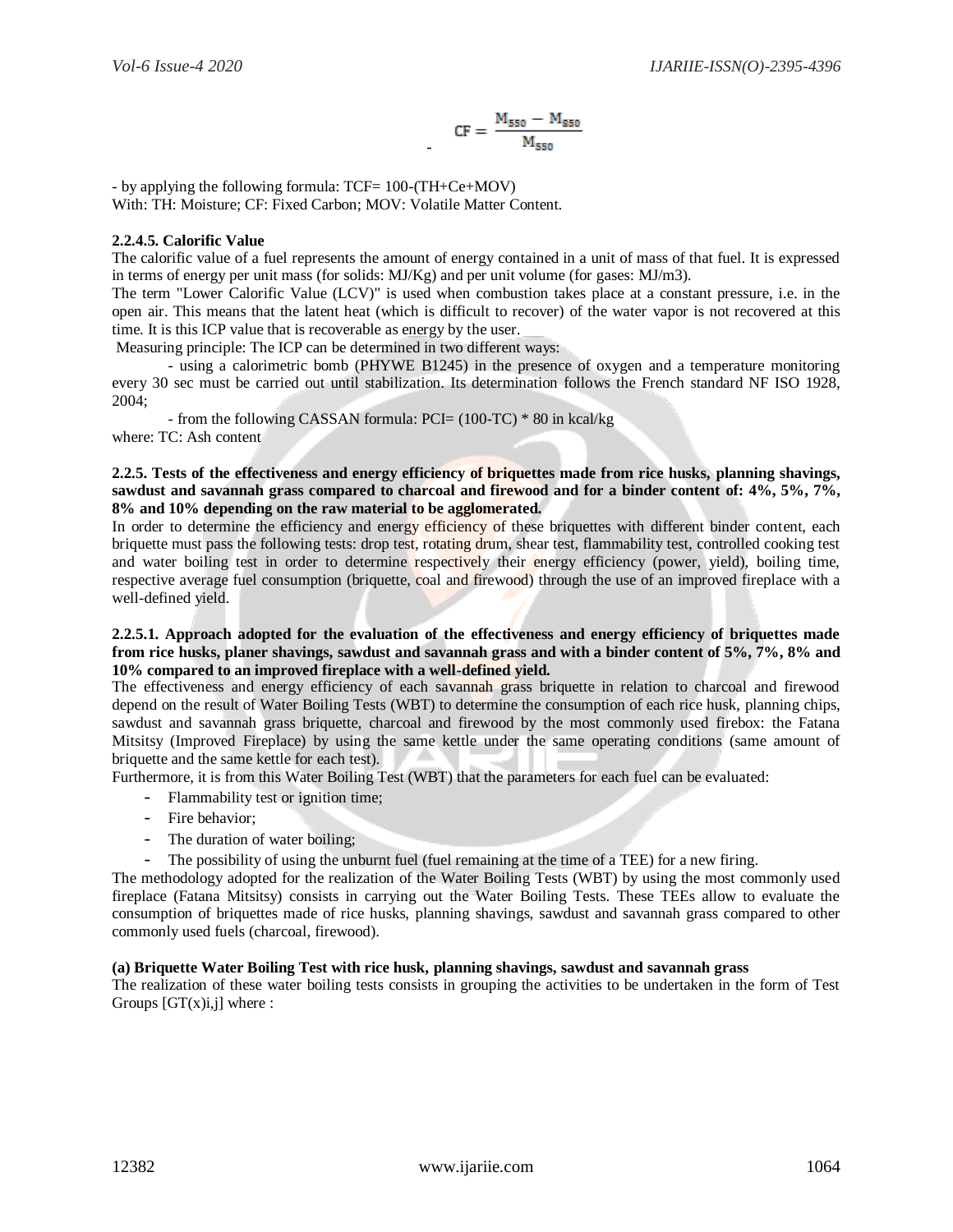

Figure 4: Test group for fuels (briquettes, coal, firewood)

These test groups  $[GT(x)]$ , il are distributed as follows:

o The test group using respectively the fuels  $(X1, X2, X3, X4, X5, X6)$  [GT $(X)$  i, j] with the Mitsitsy heater comprising the: GT  $(X (4\%))1$ , j composed by the two tests GT  $(X (4\%))1.1$  to GT  $(X (4\%))1.2$ ;

o The test group respectively using the fuels  $(X1, X2, X3, X4, X5, X6)$  [GT $(X)$  i, j] with the Mitsitsy heater comprising: GT  $(X (5\%))1$ , j composed by the two tests GT  $(X (5\%))1.1$  to GT  $(X (5\%))1.2$ ;

o The test group respectively using the fuels  $(X1, X2, X3, X4, X5, X6)$  [GT(X) i, j] with the Mitsitsy heater comprising: GT  $(X (7\%))1$ , j composed by the two tests GT  $(X (7\%))1.1$  to GT  $(X (7\%))1.2$ ;

o The test group respectively using the fuels  $(X1, X2, X3, X4, X5, X6)$  [GT $(X)$  i, j] with the Mitsitsy heater comprising: GT  $(X (8%))1$ , j composed by the two tests GT  $(X (8%))1.1$  to GT  $(X (8%))1.2$ ;

o The test group respectively using the fuels  $(X1, X2, X3, X4, X5, X6)$  [GT $(X)$  i, j] with the Mitsitsy heater comprising: GT  $(X (10%))1$ , j composed by the two tests GT  $(X (10%))1.1$  to GT  $(X (10%))1.2$ .

o The charcoal test group [GT(CHB) i, j] with the Mitsitsy fireplace comprising: GT(CHB)1, j composed by the two tests GT(CHB)1,1 to GT(CHB)1,2

o The firewood test group [GT(BCH)i,j] comprising the:GT(BCH)1,j composed by the two tests GT(BCH)1,1 to  $GT(BCH)1,2$ 

For each X fuel used, these tests are represented as a matrix table. Taking  $X1$  = Rice Ball Briquette (BBR), the matrix table is as follows:

| Table 5: Matrix representation of the 5 test groups, the fuels and the Mitsitsy fireplace |       |                                    |  |  |
|-------------------------------------------------------------------------------------------|-------|------------------------------------|--|--|
|                                                                                           | Stove | Mitsitsy Medium Model (CNRIT)      |  |  |
| Fuel                                                                                      |       |                                    |  |  |
| B.B.R(4%)                                                                                 |       | GT (B.B.R $(5%)$ ) <sub>1, j</sub> |  |  |
| B.B.R(5%)                                                                                 |       | GT (B.B.R $(7%)$ ) <sub>1, i</sub> |  |  |
| B.B.R (10%)                                                                               |       | GT (B.B.R $(10\%)_{1,i}$           |  |  |
| <b>CHB</b>                                                                                |       | $GT(CHB)_{1, j}$                   |  |  |
| <b>BCH</b>                                                                                |       | $GT(BCH)_{1, i}$                   |  |  |

Table 5: Matrix representation of the 5 test groups, the fuels and the Mitsitsy fireplace.

According to this matrix table, the tests are done for 5 test groups with two replicates each.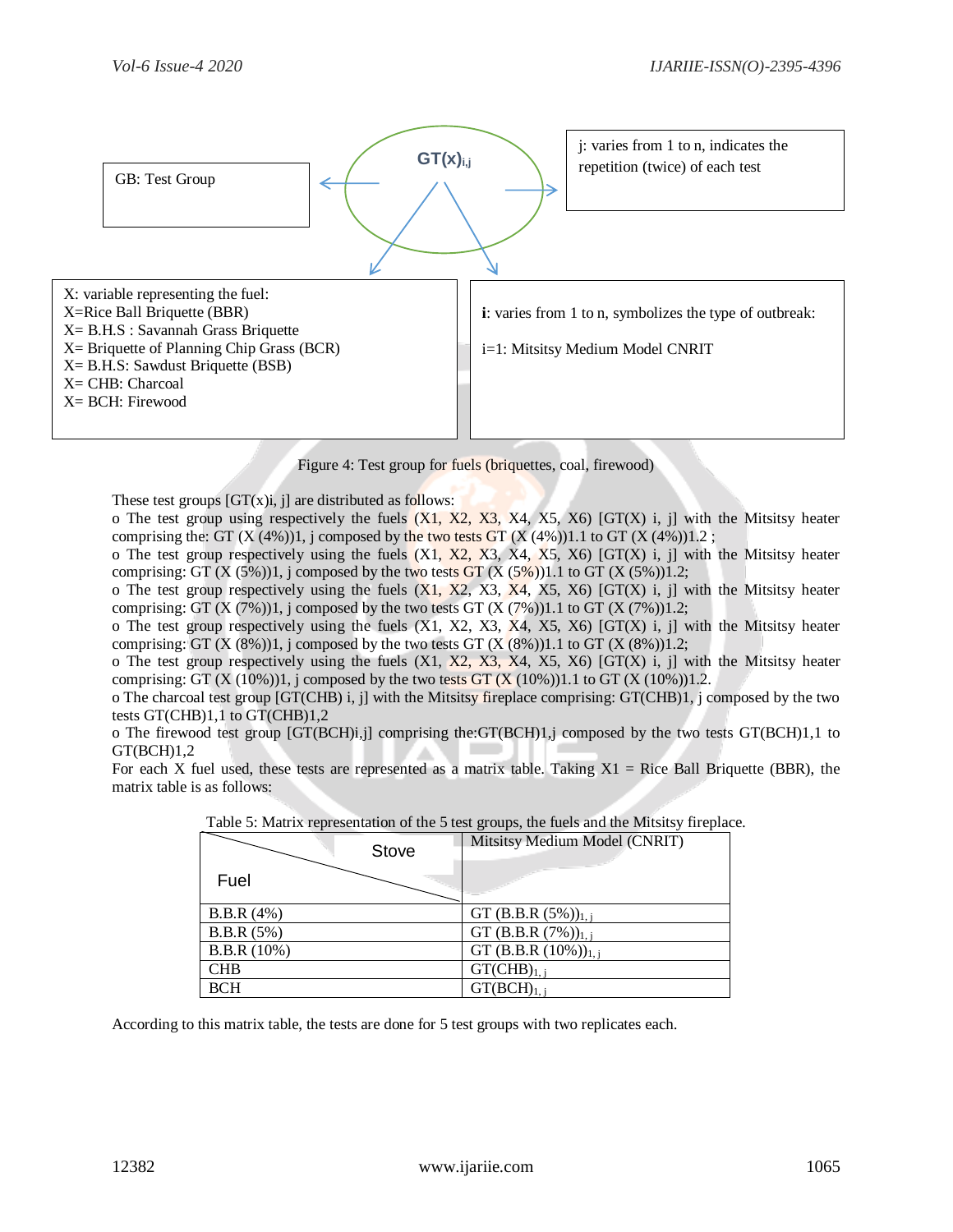**2.2.6. Calculation method for the determination of the consumption (kg/h) of charcoal, firewood and savannah grass briquettes with 5%, 7%, 8% and 10% binder.** 

The average fuel consumption (kg/h) shall be determined from the average values of the water boiling test groups  $[GT(x)i,j].$ 

The formula used to calculate the average fuel consumption (kg/h) shall be as follows:

**AVERAGE FUEL CONSUMPTION = Fuel consumed: Duration of combustion**  $\left[\frac{Kg}{h}\right]$ 

#### **FUEL CONSUMED = original fuel - fuel (uneaten + nested)**

#### **DURATION OF COMBUSTION = Boiling time + 1//4 of an hour**

The average fuel consumption (kg/h) is therefore equal to the value of the ratio of the average quantity of fuel consumed to the average boiling time of water plus 15 minutes. Thus, each test group will have its own average fuel consumption per unit of time.

At each test, we will try to determine:

- The power of each fireplace by using each type of fuel (briquette, coal, firewood) of composition by binding 4%, 5%, 7%, 8% and 10%;
- The efficiency or output of each fireplace by using each type of fuel (briquette, coal, firewood) with a composition of 5%, 7%, 8% and 10%;
- The fuel consumption (in  $kg/h$ ) of each type of fuel (briquette, coal, firewood). The realization of each activity will depend respectively on the study materials, the raw materials (fuels, water) available and the technicians for the realization.

**2.2.7. Calculation method for the determination of the Power (Watt) of the fireplace improved by using charcoal, firewood and each type of briquette as fuel for the binder contents of 4%, 5%, 7%, 8% and 10%.**  Power is defined as the derivative of energy over time.

-In our case, it is a question of determining a constant heat output value. We can therefore write;



Where: Q: represents the useful energy, i.e. the energy transmitted from the hearth to the pot,

and "t": the time or total duration of the test.

The useful energy is a function of the amount of heat accumulated by the water between its initial temperature and boiling point and the latent heat of the evaporated water:

$$
Q = C_{eau} \times M_{eau initiale} \times (T_{\acute{e}bulition} - T_{initiale}) + L_{eau} \times (M_{eau initiale} - M_{restante})
$$

And as a result:

$$
P = \frac{C_{eau} \; x \; M_{eau\; initiale} \; x \; (T_{ebullition} - T_{initiale}) \; + \; L_{eau} \; x \; (M_{eau\; initiale} \; - M_{restante})}{t}
$$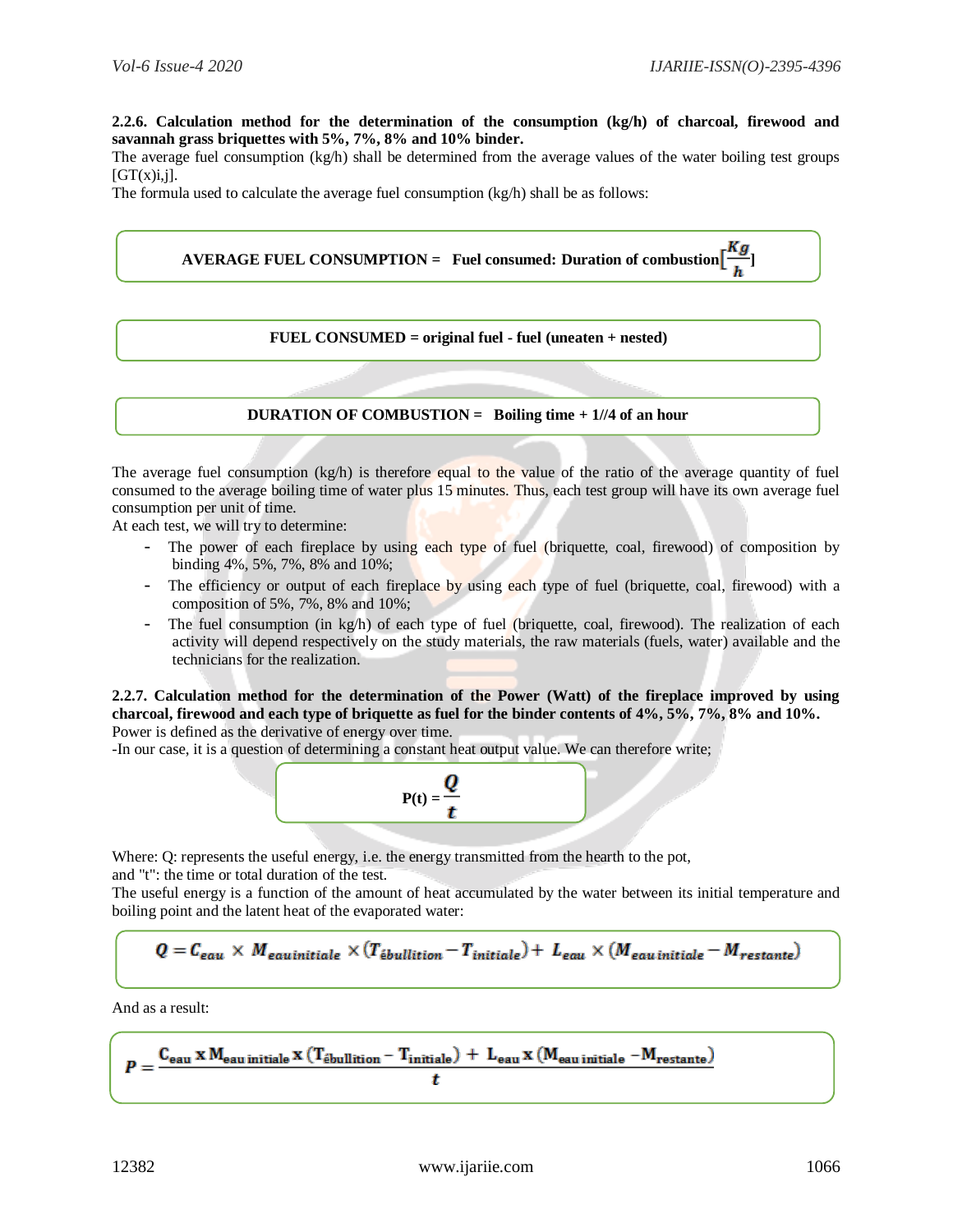| $\mathbf{C}_{\text{eau}}$ | Mass heat of the water                         | 4180 J/kg. $\degree$ C |
|---------------------------|------------------------------------------------|------------------------|
| $L_{\text{eau}}$          | Latent heat of vaporization of water           | 2260000 J/kg           |
| $M$ eau initial           | Initial mass of water                          | 2,5kg                  |
| $M$ eau restante          | Mass of water remaining after the test         | Kg                     |
|                           | Energy transmitted by the hearth to the kettle | Joule                  |
|                           | Total test time                                | Second                 |
| D                         | Power of the hearth                            | Watt                   |

|  |  | Table 6 : Value of power determination parameters |  |
|--|--|---------------------------------------------------|--|
|--|--|---------------------------------------------------|--|

## **2.2.8. Evaluation of the efficiency (yield) of the improved fireplace by using charcoal, firewood and each type of briquette with respective contents of: 4%, 5%, 7%, 8% and 10%.**

The evaluation of the efficiency of the improved fireplace is based on the yield calculation.

By definition, the efficiency is the ratio between the energy transmitted by the fireplace to the pot and the energy contained in the burnt fuel.

Let it be:

$$
\eta = \frac{Q}{PC_{combustible} \times P_{combustible}}
$$

By replacing Q, by its above value, we have the following result

$$
\eta = \frac{C_{eau} \times M_{eau\,initiale} \times (T_{\acute{e}bulition} - T_{initiale}) + L_{eau} \times (M_{eau\,initiale} - M_{restante})}{PC_{combustible} \times P_{combustible}}
$$

|  | Table 7: Parameter values for each type of briquette Xi at 4%,5%,7%,8% and 10%. |  |
|--|---------------------------------------------------------------------------------|--|
|  |                                                                                 |  |

| $PC$ Fuel         | Calorific value of the fuel; or: $PC_{Xi}(4\%)$ | <b>Kcal/kg</b> |
|-------------------|-------------------------------------------------|----------------|
| $P_{\text{Full}}$ |                                                 |                |
|                   |                                                 |                |
|                   |                                                 | kg             |
|                   |                                                 |                |
|                   |                                                 |                |
|                   | Stove efficiency                                | $(\% )$        |

# **2.2.9. Method for determining Gross Calorific Value (GCV)**

By definition, Gross Calorific Value (GCV) is a quantity that represents the absolute value of the enthalpy variation (amount of heat at constant pressure) of the total (and air) combustion reaction of a hydrocarbon compound with formation of water vapor.

The Gross Calorific Value (GCV), at constant volume, of a fuel represents the amount of heat released by the combustion of the unit of mass of the fuel:

-In oxygen saturated with water vapor, the products reacting and the products formed being at the same temperature, - In the same enclosure, the water formed being liquid.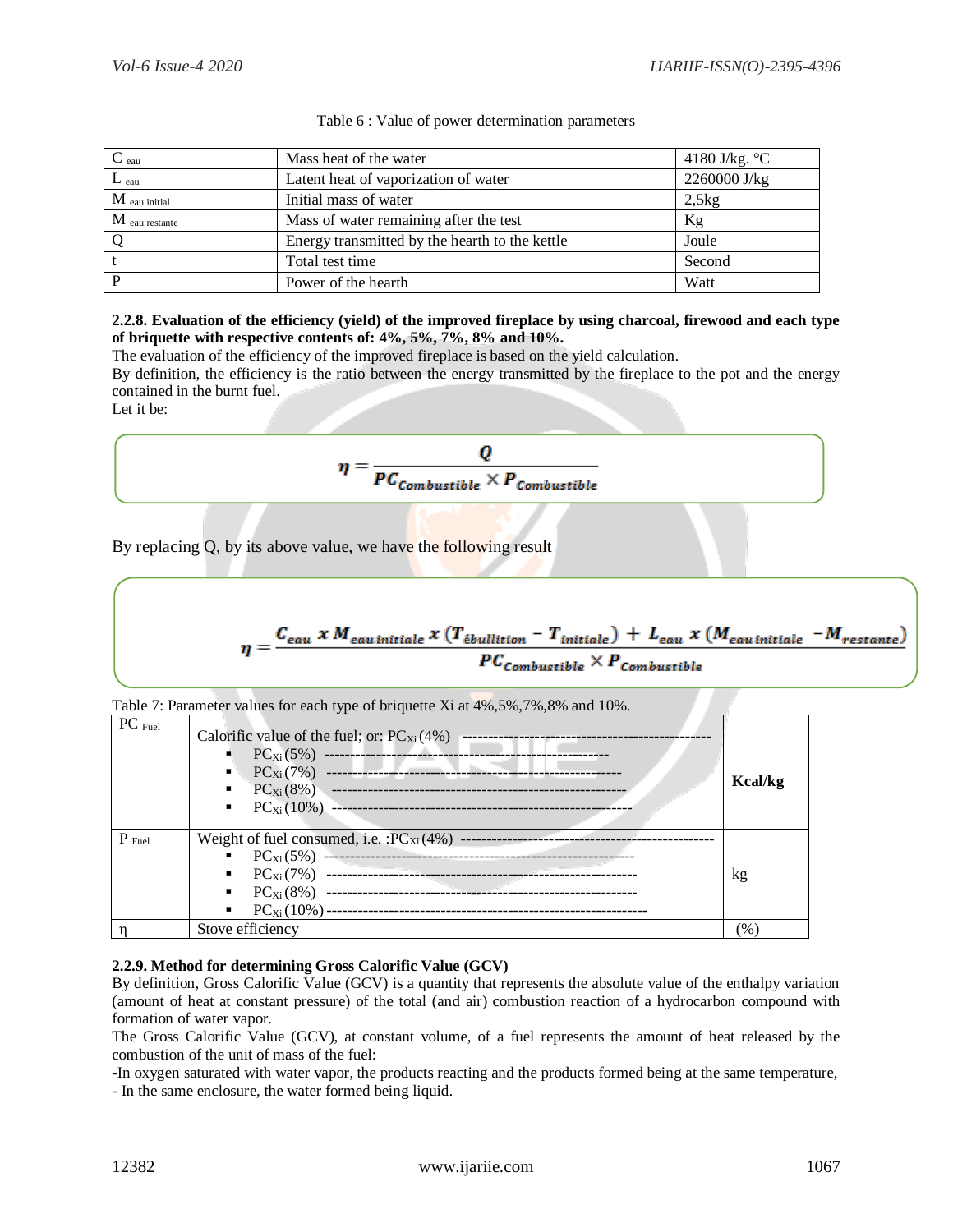## **2.2.9.1. Approach adopted for the calculation of the SGP of savannah grass briquette**

There are several methods to determine PCS, but in this research work we will use the PCS prediction methods developed by Thipkhunthod et al. 2005; Chang et al. 1997, taking into account the MS content of 4%, 5%, 7%, 8% and 10% briquettes in the binder. The correlation between MS content and PCS is as follows: PCS= 0.006 M. S + 15.20 (MJ)

# **3. RESULTS**

The results summarized are the most convincing results for each type of briquette regardless of the binder content. Table 8 below summarizes the results of all the different tests carried out.

| <b>Fuel</b>                                | <b>PCI</b><br>moyen<br>(kcal/kg) | <b>PCS</b><br>moyen<br>(kcal/kg) | $\frac{1}{2}$ and $\frac{1}{2}$ . Buttherefore $\frac{1}{2}$ results<br>Average<br>consumption<br>(kg/h) | <b>Boiling</b><br>time (h) | <b>Power</b><br>(W) | energy<br>transmitted<br>by fireplace<br>(j) | <b>Efficiency</b><br>(%) |
|--------------------------------------------|----------------------------------|----------------------------------|----------------------------------------------------------------------------------------------------------|----------------------------|---------------------|----------------------------------------------|--------------------------|
| 1) RICE HUSK                               |                                  |                                  |                                                                                                          |                            |                     |                                              |                          |
| <b>BINDER</b>                              |                                  |                                  |                                                                                                          |                            |                     |                                              |                          |
| 4% rice husk briquette                     | 3452,41                          | 4225,46                          | 0,38                                                                                                     | 0,79                       | 660,99              | 1883835                                      | 22,07                    |
| 5% rice husk briquette                     | 3661,25                          | 4224,15                          | 0,42                                                                                                     | 0,71                       | 738,76              | 1883835                                      | 39,27                    |
| 10% rice husk briquette                    | 4789,24                          | 4224,33                          | 0,36                                                                                                     | 0,75                       | 697,72              | 1883835                                      | 31,53                    |
| 2) PLANING SHAVINGS                        |                                  |                                  |                                                                                                          |                            |                     |                                              |                          |
| a) BINDER                                  |                                  |                                  |                                                                                                          |                            |                     |                                              |                          |
| Briquette of planning chips 5%.            | 6043,42                          | 6793,99                          | 0,4                                                                                                      | 0,84                       | 745,7               | 1883835                                      | 39,5                     |
| Briquette of planning chips 7%.            | 5887,51                          | 6824,18                          | 0,41                                                                                                     | 0,83                       | 624,65              | 1883835                                      | 28,3                     |
| Briquette of planning chips 8%.            | 5700,75                          | 6431,78                          | 0,39                                                                                                     | 0,83                       | 657,92              | 1883835                                      | 29,7                     |
| <b>Briquette of planning chips</b><br>10%. | 6252,42                          | 7075,48                          | 0,36                                                                                                     | 0,80                       | 686,72              | 1883835                                      | 30,5                     |
| 3) SAWDUST                                 |                                  |                                  |                                                                                                          |                            |                     |                                              |                          |
| a) BINDER                                  |                                  |                                  |                                                                                                          |                            |                     |                                              |                          |
| 5% Sawdust Briquette                       | 6008,98                          | 6698,63                          | 0,45                                                                                                     | 0,83                       | 632,43              | 1883835                                      | 24,1                     |
| 10% Sawdust Briquette                      | 4917,77                          | 5636, 50                         | 0,43                                                                                                     | 0,85                       | 621,87              | 1883835                                      | 25,4                     |
| <b>4) SAVANNAH GRASS</b>                   |                                  |                                  |                                                                                                          |                            |                     |                                              |                          |
| a) BINDER                                  |                                  |                                  |                                                                                                          |                            |                     |                                              |                          |
| 5% savannah grass briquette                | 5503,44                          | 6458,00                          | 0,35                                                                                                     | 1,08                       | 627,95              | 1883835                                      | 58,49                    |
| 7% savannah grass briquette                | 5482,53                          | 6511,68                          | 0,37                                                                                                     |                            | 523,29              | 1883835                                      | 51,38                    |
| 8% savannah grass briquette                | 5500,75                          | 6136,79                          | 0,365                                                                                                    | 0,92                       | 570,86              | 1883835                                      | 45,52                    |
| 10% savannah grass briquette               | 5552,43                          | 6782,49                          | 0,35                                                                                                     | 0,83                       | 627,95              | 1883835                                      | 29,84                    |
| 5) CHARCOAL                                | 6700                             |                                  | 0,36                                                                                                     | 0,85                       | 636,23              | 1943824                                      | 23,74                    |
| 6) FIREWOOD                                | 4350                             |                                  | 0,54                                                                                                     | 0,84                       | 574,73              | 1744196                                      | 21,04                    |

Table 8. Summary of laboratory results

This table summarizes the results of the various tests carried out in the laboratory to characterize the energy performance of the fuels (briquette with different binder content, charcoal, firewood) studied. Reading the values of the results in this table coupled with databases obtained on the potentiality and durability of the resource (waste to be briquetted) will be sufficient to dictate the appropriate fuel to compete with coal or wood.

#### **3.1 Commentary on this summary table by fuel type**

This table informs all the results of the different tests carried out in the laboratory and explains the performance of each fuel (briquette, coal, wood). We will see one by one each fuel:

#### **3.1.1. Rice husk briquette**

Three rice husk briquettes with different binder content (4%, 5% and 10%) were manufactured and passed the various tests of water boiling, controlled cooking (boiling time, average fuel consumption), energy efficiency (power, yield, etc.) and determination of physical-chemical characteristics (moisture content, volatile matter, fixed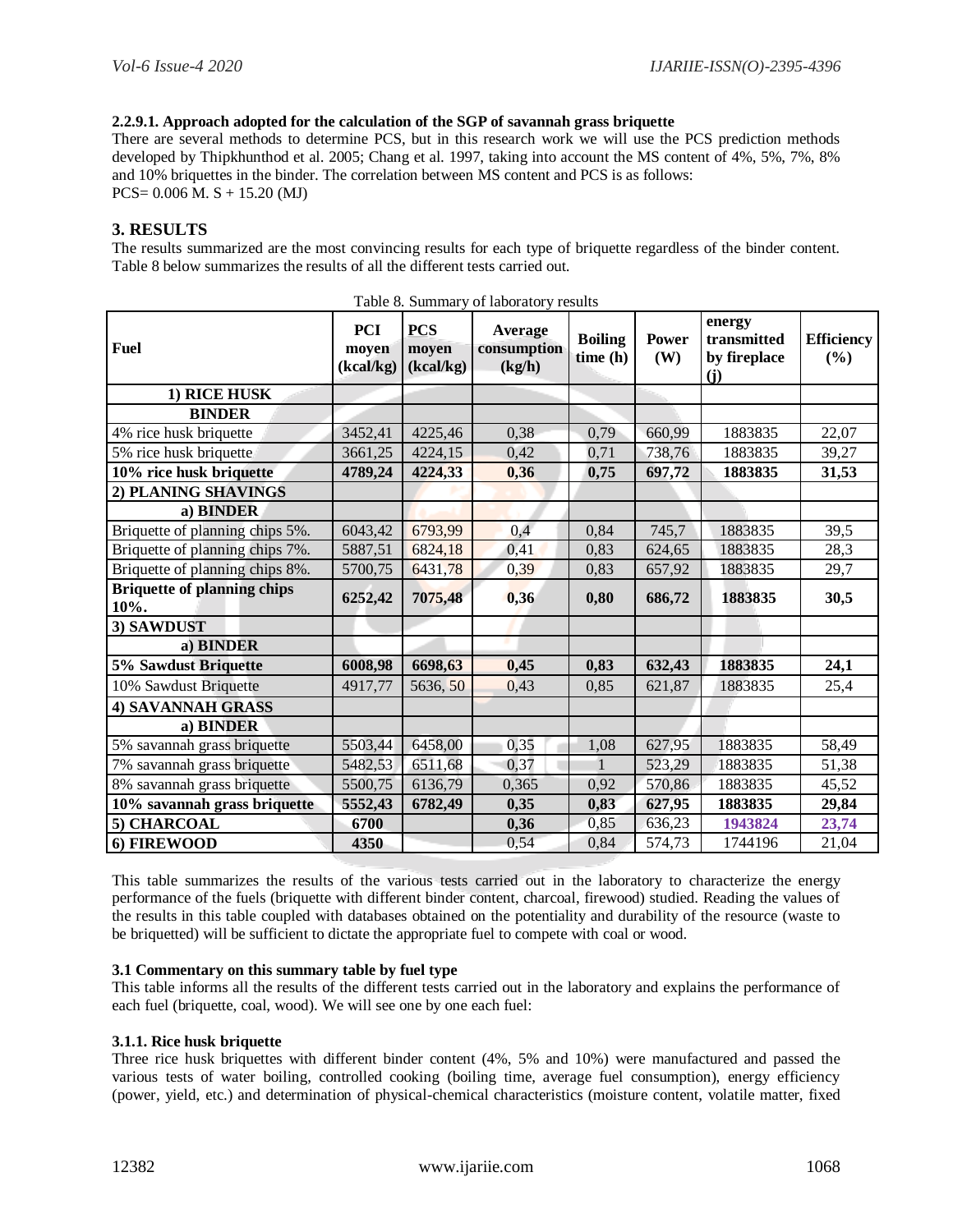carbon, ash content and deduction of Lower Calorific Value). For these three fuels, the most interesting one is the 10% briquette in binder for the following reasons: it has a high PCI (compared to 4% briquette, 5%), a fuel consumption of 0.36 kg/h (identical with coal), a power and efficiency better than coal but average compared to rice husk briquettes at 4% and 5% in binder. Finally, its boiling time is average compared to briquettes with 4% and 5% binder. Taking these results into account, the rice husk briquette with 10% binder is better than the 4% and 5% binder briquettes. Moreover, its low ICP (4789.24 kcal/kg) compared to that of medium charcoal (6700 kcal/kg) justifies that the 10% rice husk briquette with binder will never be able to compete with charcoal.

## **3.1.2. Briquettes of planning chips**

Four briquettes of planning shavings with different binder content (5%, 7%, 8% and 10%) were manufactured and passed the various tests of water boiling, controlled cooking (boiling time, average fuel consumption), energy efficiency (power, yield, etc.) and determination of physical-chemical characteristics (moisture content, volatile matter, fixed carbon, ash content and deduction of Lower Calorific Value). For these four fuels, the most interesting one is the 10% planning chip briquette in binder for the following reasons: it has a high PCI (compared to briquette at 5%, 7% and 8%), a fuel consumption of 0.36 kg/h (identical with coal), better power, efficiency and boiling time compared to coal and to briquettes of planning chips at 5%, 7% and 8% in binder. Taking these results into account, the 10% planning shavings briquette with binder is better and more efficient compared to charcoal than the other three 5%, 7% and 8% planning shavings briquettes with binder. On the other hand, the purpose of the planning chips depends on the cutting of the wood. As long as the wood is not cut, there is no wood chips and the planning chip briquette does not exist. In short, the planning chip resource is not sustainable and, in this context,, the planning chip briquette cannot compete with coal and wood even if it performs better because its existence is dependent on wood.

## **3.1.3. Sawdust briquette**

Two sawdust briquettes with different binder content (5% and 10%) were manufactured and passed the different tests of water boiling, controlled cooking (boiling time, average fuel consumption), energy efficiency (power, yield...) and determination of physical-chemical characteristics (moisture content, volatile matter, fixed carbon, ash content and deduction of Lower Calorific Value). For these two fuels, the most interesting one is the 5% sawdust briquette in binder for the following reasons: it has a very high PCI (6008.98 kcal/kg) than the 10% (4917.77 kcal/kg), a boiling time (0.83 h) identical to that of coal, a high power compared to coal but a fuel consumption of 0.45 kg/h higher than the 10% (0.43 kg/h) and coal, a power and efficiency better than coal. Taking these results into account, sawdust briquette with 5% binder is better than sawdust briquette with 10% binder. On the other hand, the purpose of sawdust depends on the cutting of the wood. As long as the wood is not cut, there is no sawdust and there is no such thing as a sawdust briquette. In short, the sawdust resource is unsustainable and in this context sawdust briquettes cannot compete with coal and wood itself because its existence depends on wood.

#### **3.1.4. Savannah grass briquette**

Four savannah grass briquettes with different binder content (5%, 7%, 8% and 10%) were manufactured and passed the different tests of water boiling, controlled cooking (boiling time, average fuel consumption), energy efficiency (power, yield...) and determination of physical-chemical characteristics (moisture content, volatile matter, fixed carbon, ash content and deduction of Lower Calorific Value). For these four fuels, the most interesting one is the 10% savannah grass briquette in binder for the following reasons: it has a high ICP compared to other briquettes with 5%, 7% and 8% in binder, a boiling time (0.83 h), a fuel consumption and a better efficiency than coal. Taking these results into account, the 10% savannah grass briquette in binder is better than charcoal. Moreover, the potentiality of the savannah grass resource is significant with a dry matter content reaching 10 to 15 tMS/ha/year. It is therefore a sustainable resource. In short, it is the savannah grass briquette that can compete with charcoal and wood not only because of its energy performance but also because of the potentiality of the resource as an invasive species that has no specific use.

# **4. CONCLUSION**

Compared to the current government's policy of applying the policy of diversification of energy sources, the result of this research work proves that the 10% savannah grass briquette in binder is the most efficient compared to energy wood and briquettes of rice husk, planning shavings and sawdust. Replacing wood energy at household level with 10% savannah grass briquettes in binder is possible because of its energy performance in terms of fuel consumption, power, yield and boiling time. Strategies must be adopted to achieve this, among others: household awareness raising, transfer of briquette production technology, and the implementation of a government policy that